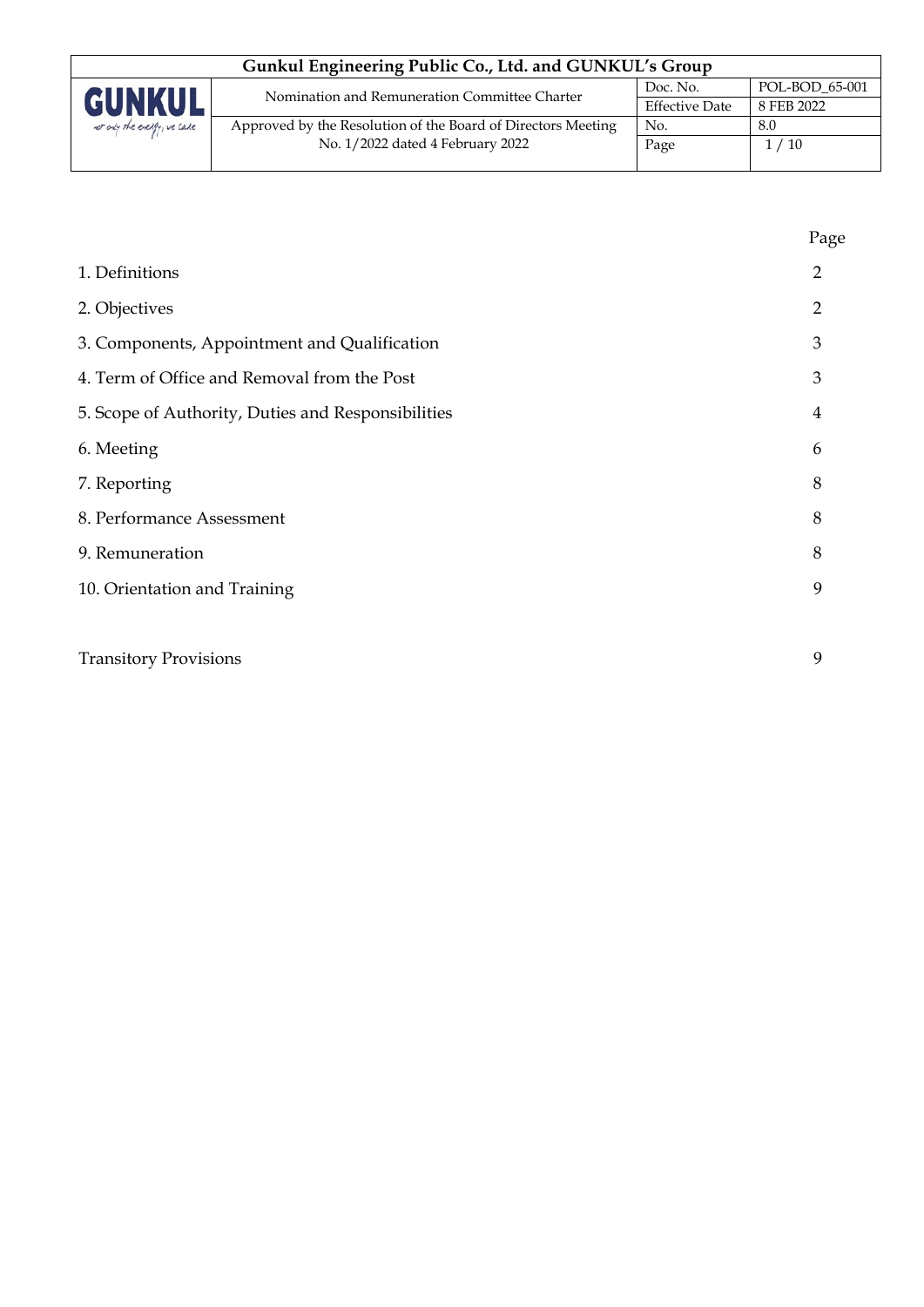| Gunkul Engineering Public Co., Ltd. and GUNKUL's Group |                                                              |                       |                |
|--------------------------------------------------------|--------------------------------------------------------------|-----------------------|----------------|
| <b>GUNKUL</b>                                          | Nomination and Remuneration Committee Charter                | Doc. No.              | POL-BOD 65-001 |
|                                                        |                                                              | <b>Effective Date</b> | 8 FEB 2022     |
| not only the energy, we care                           | Approved by the Resolution of the Board of Directors Meeting | No.                   | 8.0            |
|                                                        | No. 1/2022 dated 4 February 2022                             | Page                  | 2/10           |
|                                                        |                                                              |                       |                |

## **1. Definitions**

| "Company"                 | Gunkul Engineering Public Co., Ltd.                         |
|---------------------------|-------------------------------------------------------------|
| "GUNKUL's Group"          | Subsidiary and affiliated companies of                      |
|                           | Gunkul Engineering Public Co., Ltd.                         |
| "Board of Directors"      | Board of Directors of Gunkul Engineering                    |
|                           | Public Co., Ltd.                                            |
| "Nomination and           | Nomination and Remuneration Co                              |
| Remuneration Committee"   | Gunkul Engineering Public Co., Ltd.                         |
| "Member of Nomination and | Member of the Nomination and Remuneration Committee         |
| Remuneration Committee"   | of Gunkul Engineering Public Co., Ltd.                      |
| "Independent Director"    | Non-Executive Director with qualification of independence   |
|                           | in accordance with the requirements of the notification of  |
|                           | the Capital market Supervision Committee No. Thor Jor       |
|                           | 28/2551                                                     |
| "Executive"               | The person who takes the office of the deputy supervisor or |
|                           | upper of Gunkul Engineering Public Co., Ltd. and its        |
|                           | corporate group                                             |

#### **2. Objectives**

The Board of Directors of the company has deemed suitable to arrange the "Nomination and Remuneration Committee Charter" as a framework and guideline to perform the work as assigned by the Board of Directors of the company and the Nomination and Remuneration Committee is required to support the work of the Board of Directors of the company to determine the nomination policy, criteria and process to acquire the person with qualifications suitable and compliance with the business strategy of the company and to provide recommendations on criteria on determination of remuneration suitable and compliance with the current condition.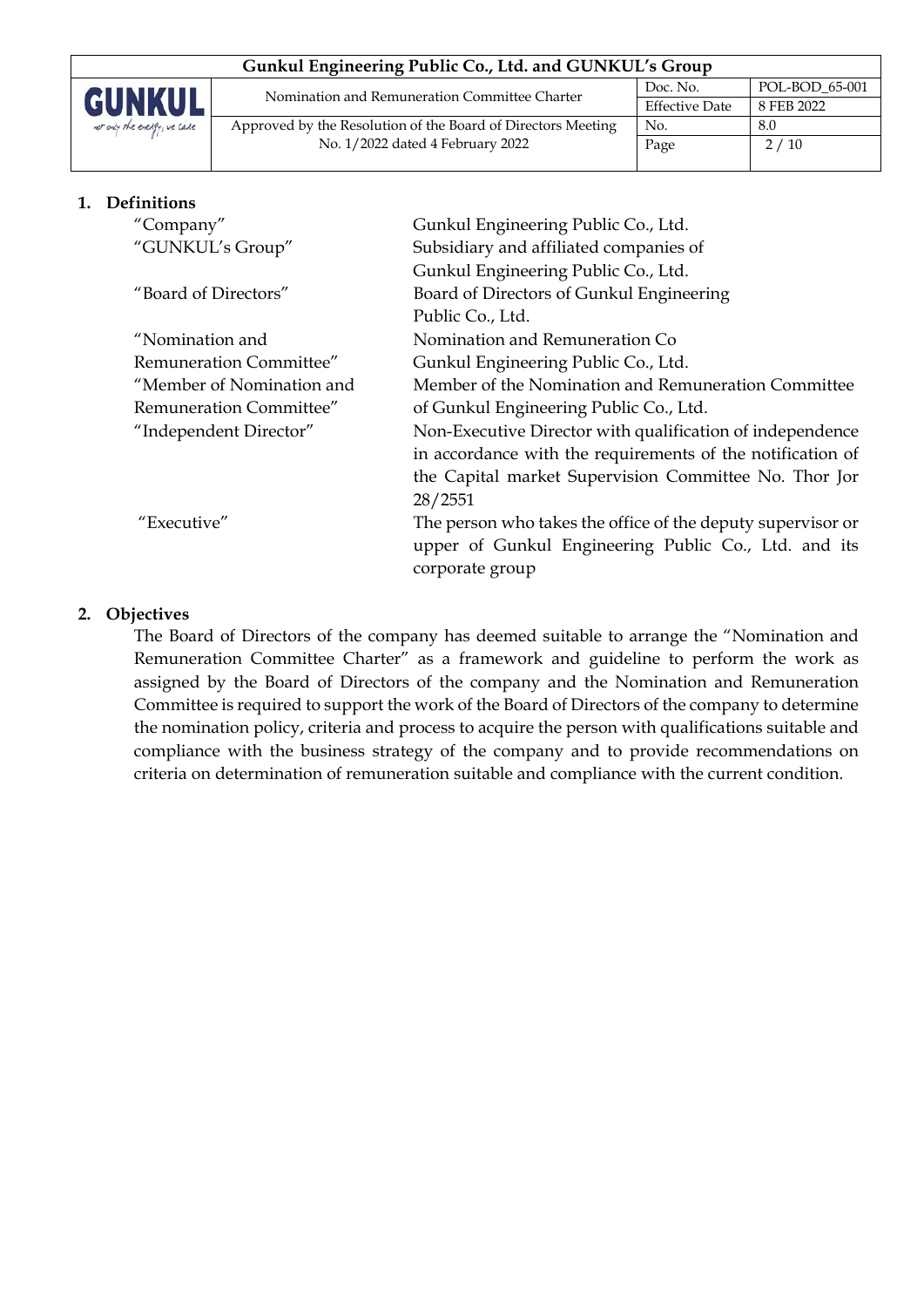| Gunkul Engineering Public Co., Ltd. and GUNKUL's Group |                                                              |                       |                |  |
|--------------------------------------------------------|--------------------------------------------------------------|-----------------------|----------------|--|
|                                                        | Nomination and Remuneration Committee Charter                | Doc. No.              | POL-BOD 65-001 |  |
| <b>GUNKUL</b>                                          |                                                              | <b>Effective Date</b> | 8 FEB 2022     |  |
| not only the energy, we care                           | Approved by the Resolution of the Board of Directors Meeting | No.                   | 8.0            |  |
|                                                        | No. 1/2022 dated 4 February 2022                             | Page                  | 3/10           |  |
|                                                        |                                                              |                       |                |  |

## **3. Components, Appointment and Qualification**

- 3.1 Components and Appointment
	- 3.1.1 The Board of Directors of the company will appoint the Nomination and Remuneration Committee by selecting the directors and/or the executives of the company for a certain number and/or the qualified persons.
	- 3.1.2 There are at least 3 committee members in the Nomination and Remuneration Committee and half of them are required not to be the executives of the company.
	- 3.1.3 The Board of Directors of the company is required to appoint the Chairman of the Nomination and Remuneration Committee.
	- 3.1.4 The company will propose its employee to be the Secretary of the Nomination and Remuneration Committee with approval from the Nomination and Remuneration Committee.
- 3.2 Qualification
	- 3.2.1 The Chairman of the Nomination and Remuneration Committee is required not to be the chairman of the Board of Directors of the company and is required to be an independent director only.
	- 3.2.2 The Nomination and Remuneration Committee member is required to be competent in personnel management with skill and experience in the related work.
	- 3.2.3 Member of the Risk Management Committee is required not to be the person possessing the qualification forbidden by the law on public limited company, the law on securities and stock exchange and other related laws
	- 3.2.4 To devote sufficient and appropriate time to perform the duty

## **4. Term of Office and Removal from the Post**

- 4.1 Term in Office
	- 4.1.1 The Nomination and Remuneration Committee is allowed to stay in his office for 3 years while the Nomination and Remuneration Committee who is leaving his office at the expiry of his term may be appointed by the board of director to stay in the office for another term.
	- 4.1.2 When the office of the Nomination and Remuneration Committee is vacant for any reason except the expiry of his term in accordance with Clause 4.1.1., the board of directors will appoint the person with complete qualification to be a member of the Nomination and Remuneration Committee to make complete number as indicated by the Board of Directors in this charter and the person appointed to be in the office is allowed to stay in the office for remaining term only.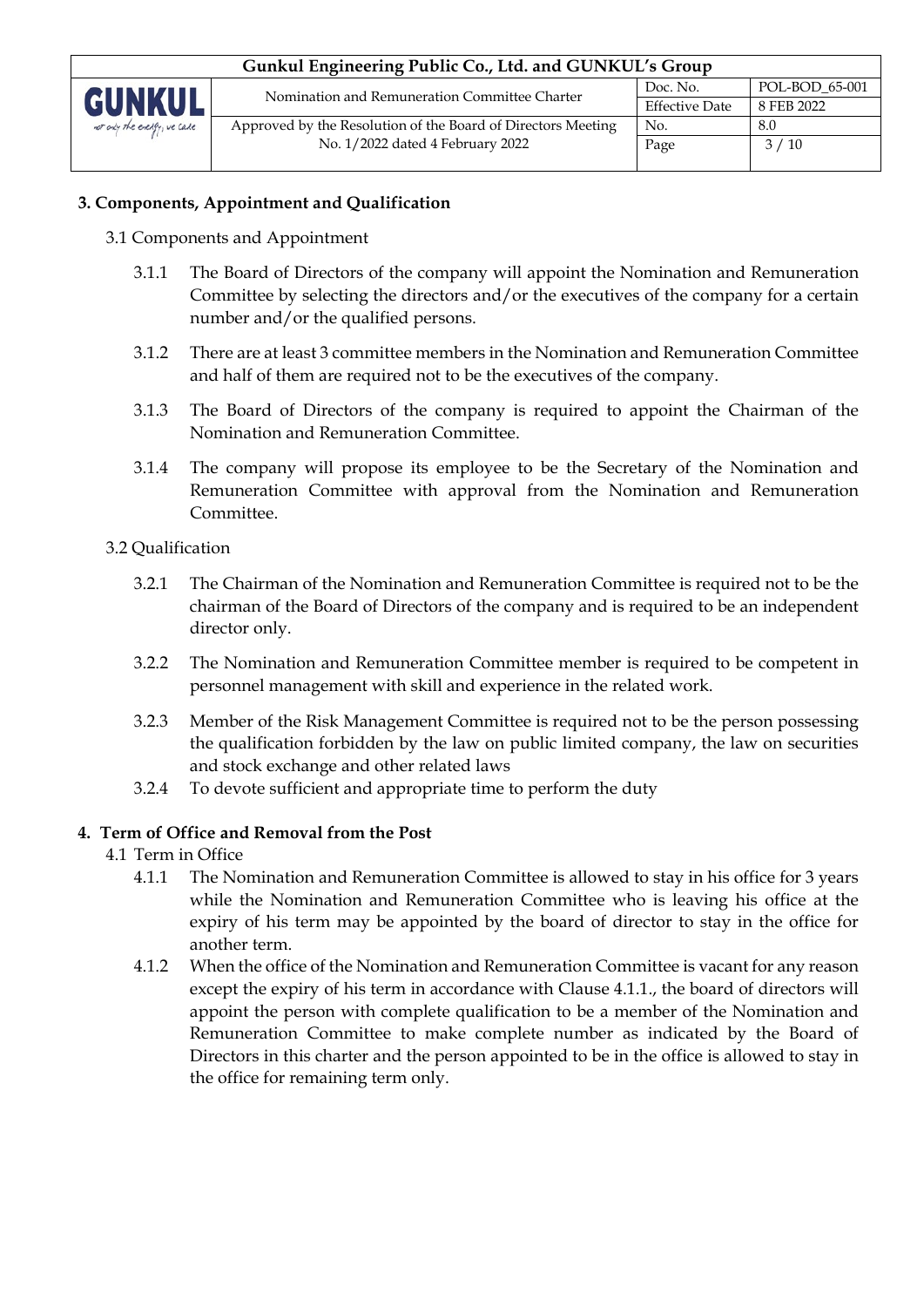| Gunkul Engineering Public Co., Ltd. and GUNKUL's Group |                                                              |                       |                |
|--------------------------------------------------------|--------------------------------------------------------------|-----------------------|----------------|
|                                                        | Nomination and Remuneration Committee Charter                | Doc. No.              | POL-BOD_65-001 |
| <b>GUNKUL</b>                                          |                                                              | <b>Effective Date</b> | 8 FEB 2022     |
| not only the energy, we care                           | Approved by the Resolution of the Board of Directors Meeting | No.                   | 8.0            |
|                                                        | No. 1/2022 dated 4 February 2022                             | Page                  | 4/10           |
|                                                        |                                                              |                       |                |

4.1.3 To appoint the new member of the Nomination and Remuneration Committee to make a complete number as prescribed, it is required to be undertaken rapidly to ensure continuity in the operation of the Nomination and Remuneration Committee.

## 4.2 Removal from the Post

- 4.2.1 The Nomination and Remuneration Committee is required to leave his office in the following cases.
	- 1. Expiry of the term
	- 2. Death
	- 3. Resignation
	- 4. Lack of qualification to be the risk management committee member
	- 5. Resolution of the board of directors passed with majority vote on removal
	- 6. Being a bankrupt person, quasi-incompetent person or incompetent person
	- 7. Being imprisoned or sentenced to be imprisoned by the court in the final court procedure unless it is miscellaneous wrongdoing or act of negligence
- 4.2.2 The nomination and remuneration committee who has desired to resign from his office, he is required to inform the company in writing at least one month in advance unless there is force majeure with proper justification

## **5. Scope of Authority, Duties and Responsibilities**

The Board of Directors of the company has determined the scope of authority, duties and responsibilities of the Nomination and Remuneration Committee as follows.

- 5.1 To determine policies, criteria and process on recruitment, selection and nomination of the person with suitable qualification in accordance with related laws and regulations to take the post as the director of the company, the committee in various sub-committee with clear and transparent criteria in congruent with the business strategy of the company for submission to the meeting of shareholders or the board of directors of the company for approval or appointment as applicable in accordance with the requirements of the company.
- 5.2 To determine policies, criteria and guidelines on remuneration, methods of payment of remuneration and benefits to the board of directors of the company and the sub-committee suitable to the duties and responsibilities for the company for submission to the meeting of shareholders or the board of directors of the company for approval as applicable in accordance with the requirements of the company.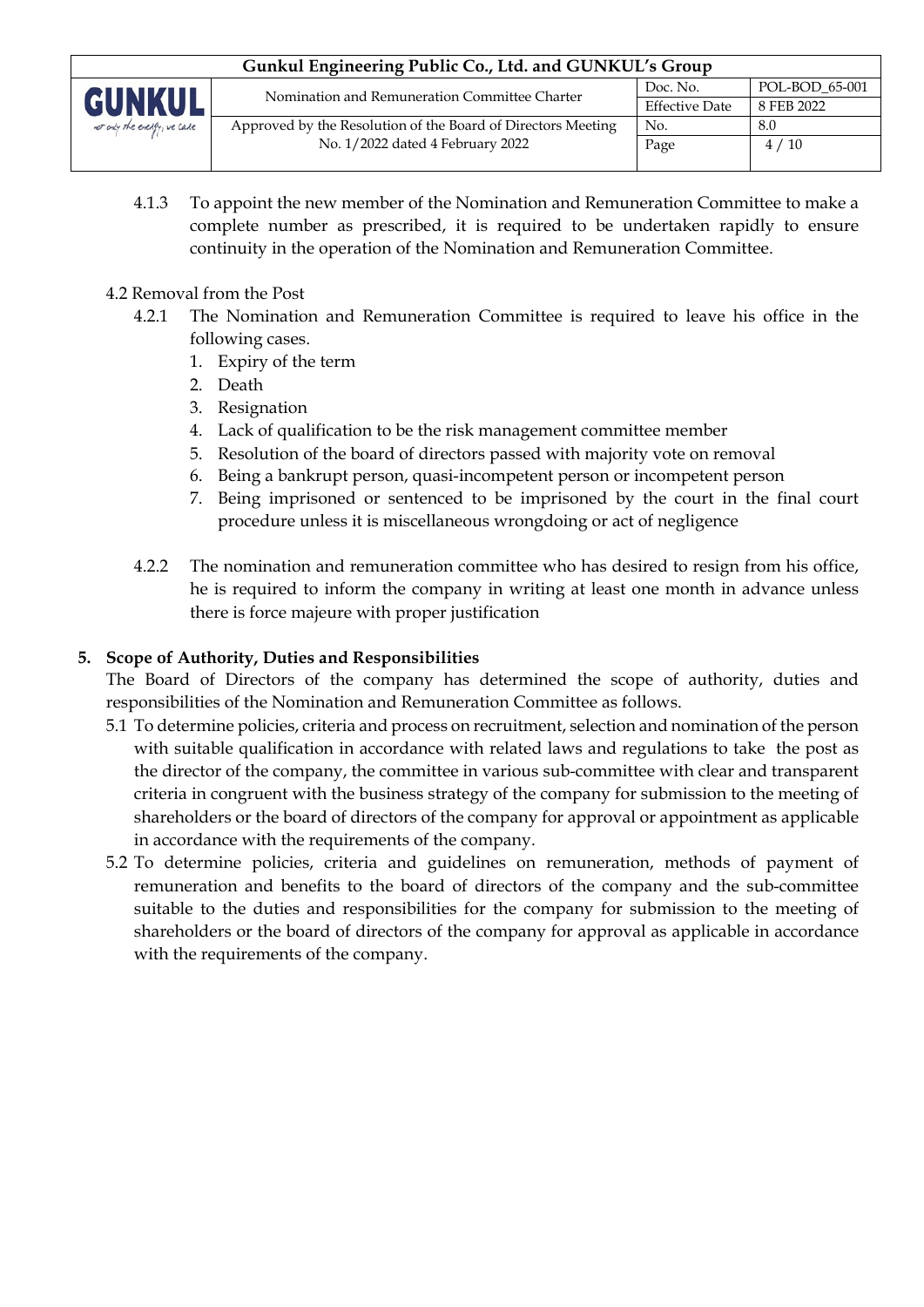| Gunkul Engineering Public Co., Ltd. and GUNKUL's Group |                                                              |                       |                |
|--------------------------------------------------------|--------------------------------------------------------------|-----------------------|----------------|
|                                                        | Nomination and Remuneration Committee Charter                | Doc. No.              | POL-BOD 65-001 |
| <b>GUNKUL</b>                                          |                                                              | <b>Effective Date</b> | 8 FEB 2022     |
| not only the energy, we care                           | Approved by the Resolution of the Board of Directors Meeting | No.                   | 8.0            |
|                                                        | No. 1/2022 dated 4 February 2022                             | Page                  | 5/10           |
|                                                        |                                                              |                       |                |

- 5.3 To review the structure, criteria related to recruitment and remuneration to ensure suitability with the duties and responsibilities and performance of the company.
- 5.4 To consider and propose the succession plan of the top executives of the organization from the managing director or higher to the board of directors of the company for approval.
- 5.5 To assess performance of the nomination and remuneration committee, to provide recommendations on development and improvement to the board of directors for acknowledgment and information to determine the policy on continued development of the organization.
- 5.6 To review the charter of the Nomination and Remuneration Committee annually.
- 5.7 To prepare an activity report of the Nomination and Remuneration Committee for disclosure in the annual registration statement (form 56-1 one report) of the company and such report will be signed by the chairman of the Nomination and Remuneration Committee.
	- 1. Overall comments or remarks that the Nomination and Remuneration Committee has learned from the duty performed in accordance with the charter
	- 2. Other reports that the Nomination and Remuneration Committee has viewed that the shareholders and the investors should know within the scope of authority and responsibility assigned by the board of directors of the company
	- 3. Number of meetings of the Nomination and Remuneration Committee and attendance to the meeting by each Nomination and Remuneration Committee, including remuneration received by each member of the Nomination and Remuneration Committee
- 5.8 To perform the duty, the Nomination and Remuneration Committee may ask for independent opinion from the other professional consultant as deemed necessary at the expense of the company.
- 5.9 To perform any other task assigned by the Board of Directors of the company.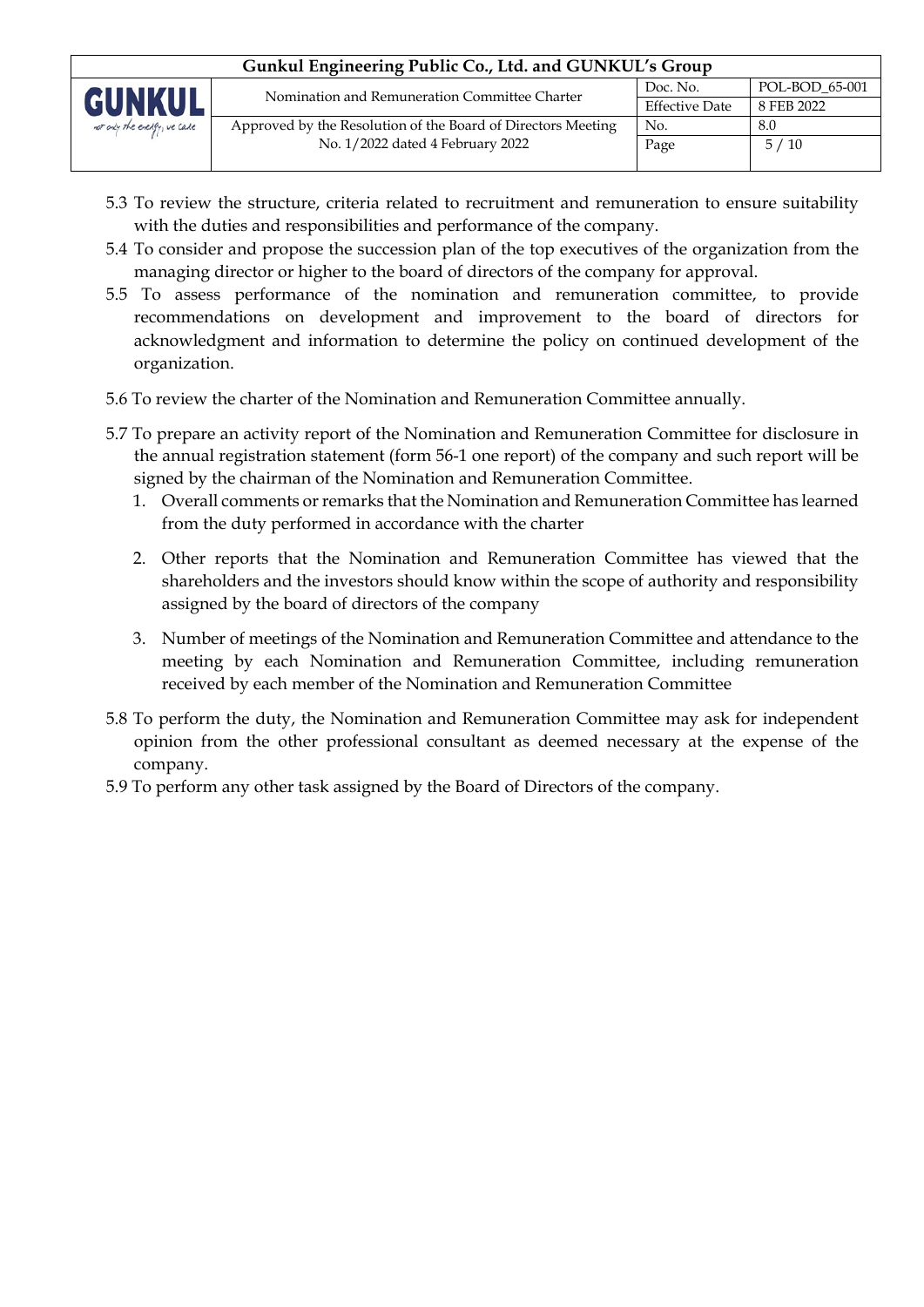| Gunkul Engineering Public Co., Ltd. and GUNKUL's Group |                                                              |                       |                |  |
|--------------------------------------------------------|--------------------------------------------------------------|-----------------------|----------------|--|
| <b>GUNKUL</b>                                          | Nomination and Remuneration Committee Charter                | Doc. No.              | POL-BOD 65-001 |  |
|                                                        |                                                              | <b>Effective Date</b> | 8 FEB 2022     |  |
| not only the energy, we care                           | Approved by the Resolution of the Board of Directors Meeting | No.                   | 8.0            |  |
|                                                        | No. 1/2022 dated 4 February 2022                             | Page                  | 6/10           |  |
|                                                        |                                                              |                       |                |  |

# **6 Meeting**

- 6.1 Number of Meeting
	- 6.1.1 The Nomination and Remuneration Committee is required to arrange a meeting at least two times a year and the additional meeting may be arranged as deemed suitable to the chairman of the Nomination and Remuneration Committee.
	- 6.1.2 The Chairman of the Nomination and Remuneration Committee may call for a meeting in a special case as deemed necessary or if requested by a member of the Nomination and Remuneration Committee or the Chairman of the Board of Directors of the company to examine the agenda required to be jointly discussed in particular in addition to the regular meeting.
	- 6.1.3 Details of number of meeting and attendance to the meeting of each member of the Nomination and Remuneration Committee shall be disclosed in the annual registration statement (form 56-1 one report).

# 6.2 Attendants of the Meeting

- 6.2.1 In the meeting of the Nomination and Remuneration Committee, at least half of members of the Nomination and Remuneration Committee are required to attend the meeting to make a quorum of the meeting and the chairman of the Nomination and Remuneration Committee will chair the meeting.
- 6.2.2 If the Chairman of the Nomination and Remuneration Committee is not in the meeting or is unable to undertake his duty, the Nomination and Remuneration Committee is required to elect one of the Nomination and Remuneration Committee to be the chairman of the meeting.
- 6.2.3 The meeting of the Nomination and Remuneration Committee may invite the director or executive of the company or the person related to the agenda to attend the meeting for related information.
- 6.2.4 The Secretary of the Nomination and Remuneration Committee is required to attend the meeting every time and if there is any necessity that attendance is not possible, the company may assign any person to attend the meeting on his behalf.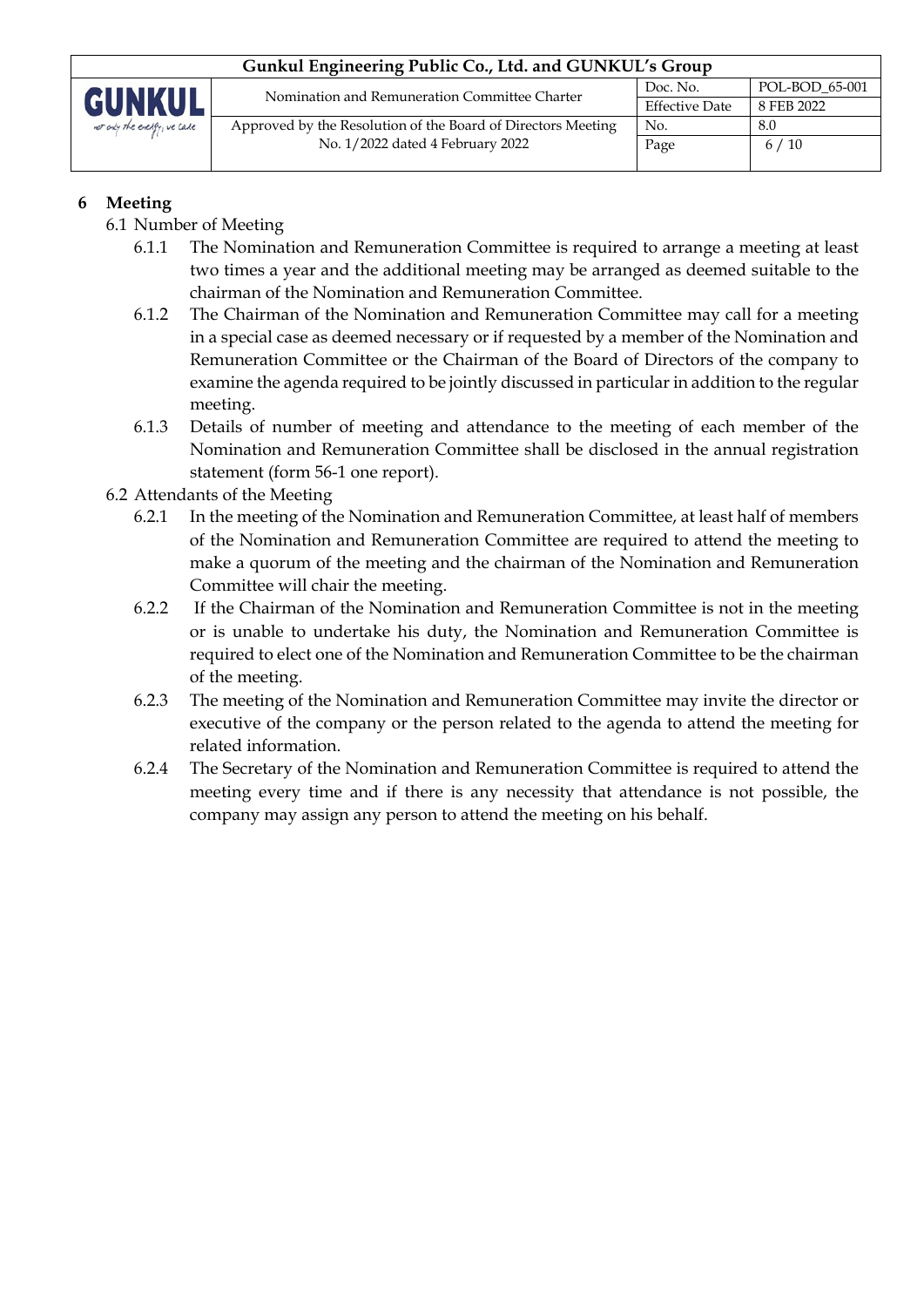| Gunkul Engineering Public Co., Ltd. and GUNKUL's Group |                                                              |                       |                |
|--------------------------------------------------------|--------------------------------------------------------------|-----------------------|----------------|
|                                                        | Nomination and Remuneration Committee Charter                | Doc. No.              | POL-BOD 65-001 |
| <b>GUNKUL</b>                                          |                                                              | <b>Effective Date</b> | 8 FEB 2022     |
| not only the energy, we care                           | Approved by the Resolution of the Board of Directors Meeting | No.                   | 8.0            |
|                                                        | No. 1/2022 dated 4 February 2022                             | Page                  | 7/10           |
|                                                        |                                                              |                       |                |

## 6.3 Agenda of the Meeting

- 6.3.1 The Nomination and Remuneration Committee should set the agenda of the meeting in advance which should include the following agenda.
	- 1. Matters to be informed to the meeting by the chairman
	- 2. Approval on the preceding minutes of the meeting
	- 3. Review of the matters continued from the previous meeting
	- 4. Matters to be discussed
	- 5. Matters to be informed
	- 6. Other matters
- 6.3.2 Supporting documents of the meeting are required to be submitted to the Nomination and Remuneration Committee and attendants for a suitable period in advance of the meeting date so there is sufficient time to study the information and to request for additional information.

#### 6.4 Voting

- 6.4.1 The resolution of the meeting is required to be passed with the majority vote of the Nomination and Remuneration Committee attending the meeting and voting and each member of the Nomination and Remuneration Committee has one vote to cast. If the votes are on par, the chairman of the meeting shall cast a decisive vote.
- 6.4.2 Member of the Nomination and Remuneration Committee who has a conflict of interest in the matter discussed is required to suspend his vote on such matter.

## 6.5 Minutes of the Meeting

- 6.5.1 The Secretary of the Nomination and Remuneration Committee or the person assigned is required to prepare the minutes of the meeting and submit the minutes to the Nomination and Remuneration Committee without delay.
- 6.5.2 The Secretary of the Nomination and Remuneration Committee or the person assigned is required to submit the minutes and plan (if any) to the related agency to acknowledge and to have a guideline on the work in compliance with the policy and the guideline provided.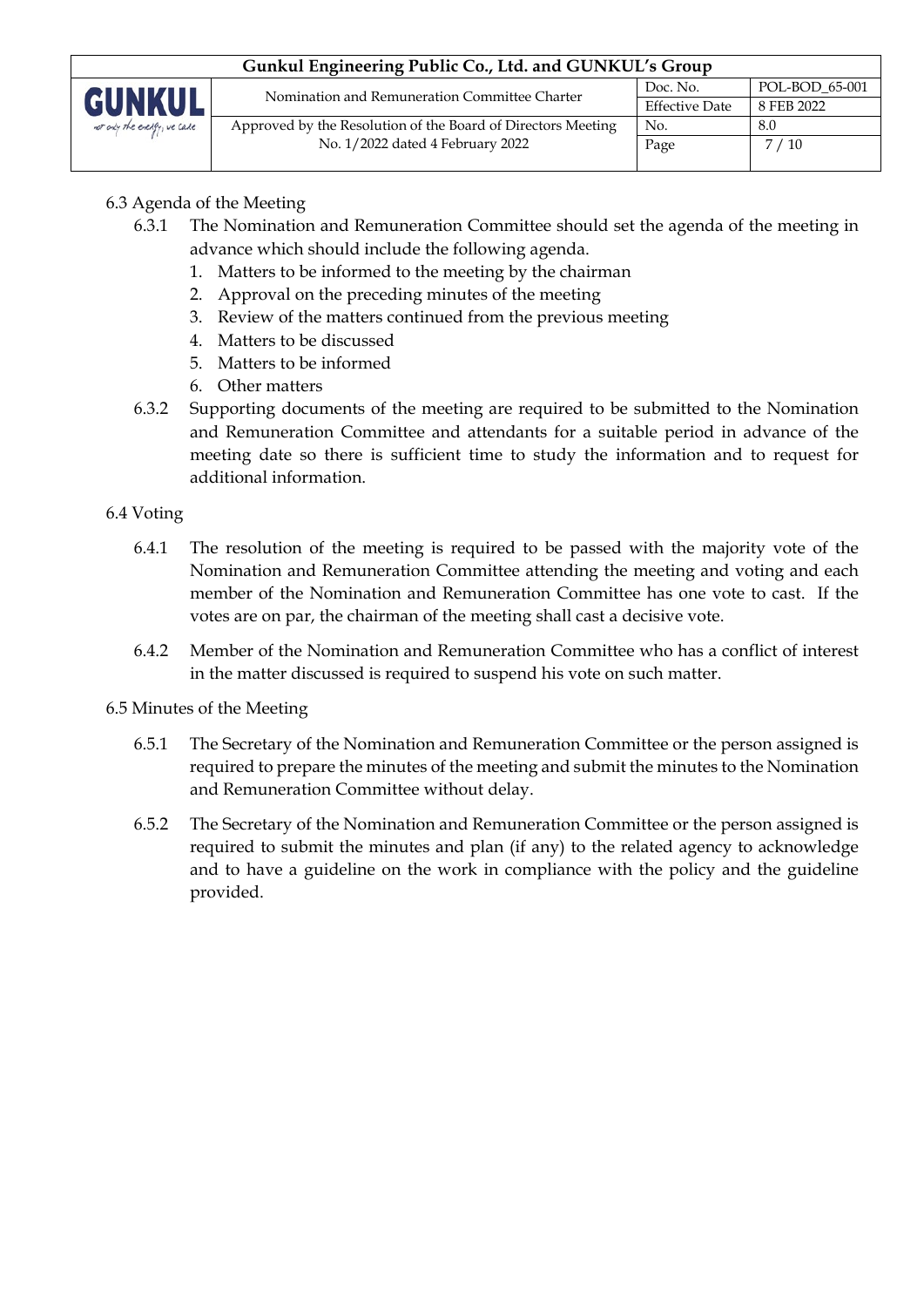| Gunkul Engineering Public Co., Ltd. and GUNKUL's Group |                                                              |                       |                |
|--------------------------------------------------------|--------------------------------------------------------------|-----------------------|----------------|
|                                                        | Nomination and Remuneration Committee Charter                | Doc. No.              | POL-BOD 65-001 |
| <b>GUNKUL</b>                                          |                                                              | <b>Effective Date</b> | 8 FEB 2022     |
| not only the energy, we care                           | Approved by the Resolution of the Board of Directors Meeting | No.                   | 8.0            |
|                                                        | No. 1/2022 dated 4 February 2022                             | Page                  | 8 / 10         |
|                                                        |                                                              |                       |                |

# **7. Reporting**

- 7.1 The Nomination and Remuneration Committee is required to report to the Board of Directors of the company to acknowledge the outcome of the meeting regularly or the other matters that the board of directors of the company should learn together with comments on the guideline and recommendations as deemed suitable
- 7.2 If there is any critical act or matter which may significantly affect the operation of the company or the guideline on supervision on good governance, conducts and business ethics, the Nomination and Remuneration Committee is required to report to the board of directors of the company within a suitable period.
- 7.3 The Chairman of the Nomination and Remuneration Committee is required to disclose the process and criteria on performance assessment of the Nomination and Remuneration Committee, the number of the meetings, attendance of each member of the Nomination and Remuneration Committee and remuneration or each member of the Nomination and Remuneration Committee member in the annual registration statement (form 56-1 one report).

## **8. Performance Assessment**

- 8.1 The Nomination and Remuneration Committee has a duty to assess its performance every year through self-assessment and the assessment report will be submitted to the Board of Directors of the company for acknowledgement.
- 8.2 The performance assessment process and criteria of the entire of the Nomination and Remuneration Committee will be disclosed in the annual registration statement (form 56-1 one report).

## **9. Remuneration**

- 9.1 The Annual General Meeting of Shareholders will determine the Remuneration of the Nomination and Remuneration Committee.
- 9.2 Remunerations paid in the past year to each member of the Nomination and Remuneration Committee are required to be disclosed in the annual registration statements (form 56-1 one report).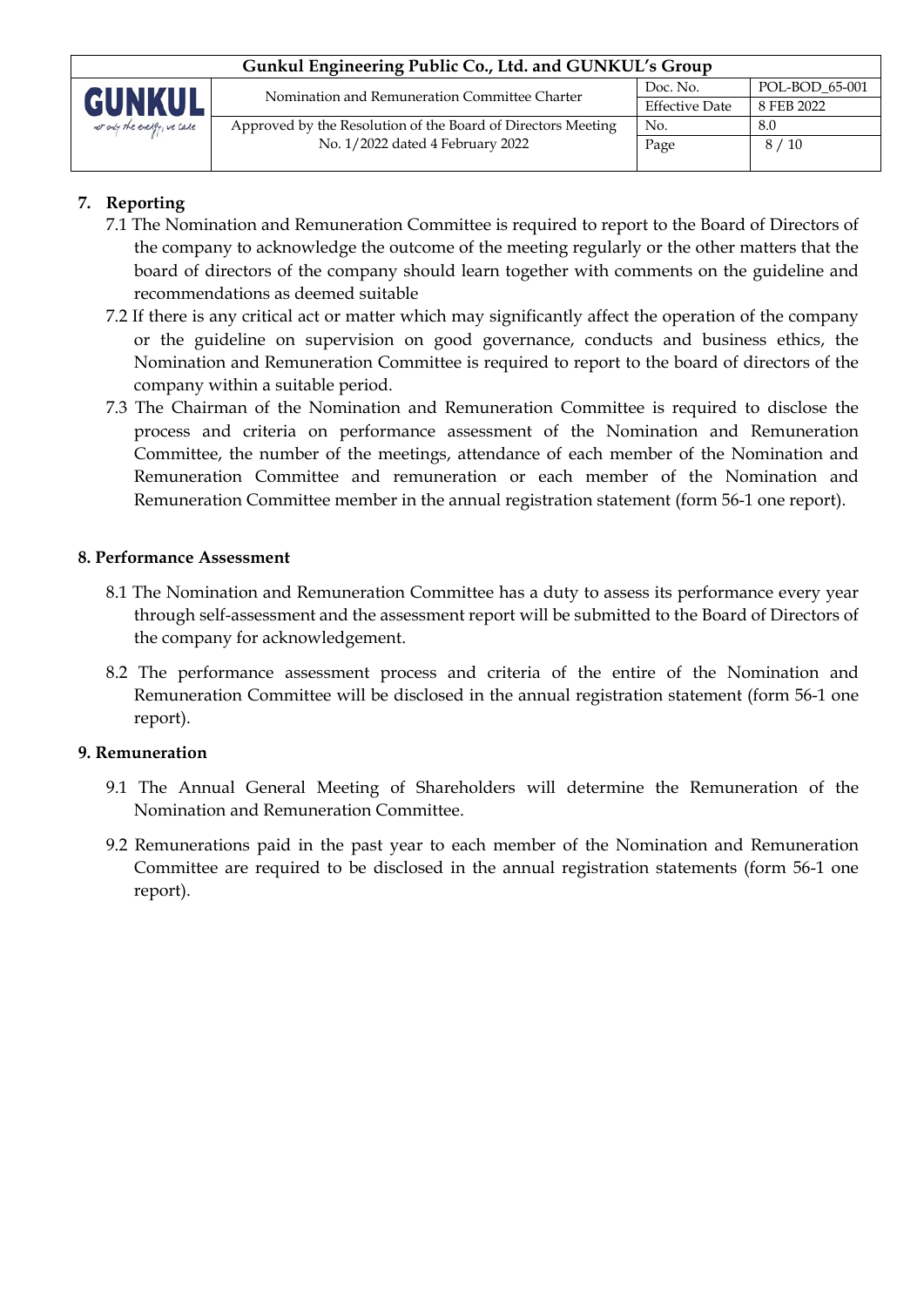| Gunkul Engineering Public Co., Ltd. and GUNKUL's Group |                                                              |                       |                |
|--------------------------------------------------------|--------------------------------------------------------------|-----------------------|----------------|
|                                                        | Nomination and Remuneration Committee Charter                | Doc. No.              | POL-BOD 65-001 |
| <b>GUNKUL</b><br>not only the energy, we care          |                                                              | <b>Effective Date</b> | 8 FEB 2022     |
|                                                        | Approved by the Resolution of the Board of Directors Meeting | No.                   | 8.0            |
|                                                        | No. 1/2022 dated 4 February 2022                             | Page                  | 9/10           |
|                                                        |                                                              |                       |                |

#### **10. Orientation and Training**

#### 10.1 Orientation

Every new member of the Nomination and Remuneration Committee member is required to attend the "Orientation for New Director" as provided by the company.

#### 10.2 Training

The policy of the company is to encourage the Nomination and Remuneration Committee to attend the training course to enhance knowledge and competence under the good governance supervision plan continuously.

#### **Transitory Provisions**

The person appointed to take the office of the Nomination and Remuneration Committee on the date that this Nomination and Remuneration Committee Charter is in effect will have the authority and duty as the nomination and remuneration committee completely until the expiry of the term or the other person is appointed to make the replacement. This charter will have no effect on any act undertaken before the effective date of this charter. Any act undertaken before this charter is in effect shall be proceeded until its completion. In addition, if the Nomination and Remuneration Committee has viewed that the enforcement of this charter on any matter that is made immediately will have an impact on the operation of the company, the Nomination and Remuneration Committee may apply the original rules and regulations for the time being.

Any person appointed by the Nomination and Remuneration Committee to assume any office before this charter in in effect, including the Secretary of the Nomination and Remuneration Committee, will have the authority and duty of such post until the expiry of the term or the other person is appointed to make the replacement.